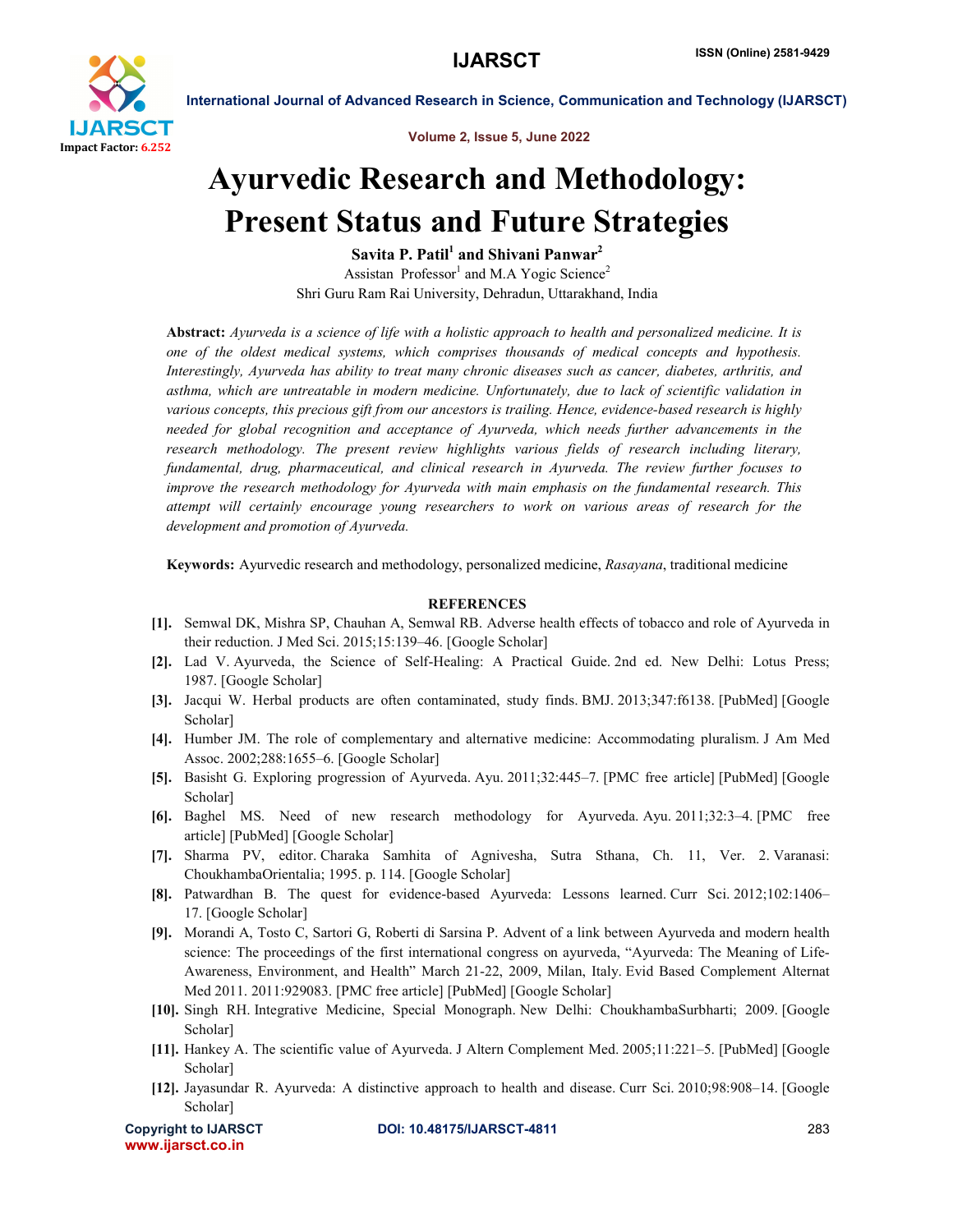

### International Journal of Advanced Research in Science, Communication and Technology (IJARSCT)

#### Volume 2, Issue 5, June 2022

- [13]. Sharma PV, editor. Sushruta Samhita, Sutra Sthana. Ch. 1, Ver. 22. Vol. 1. Varanasi: ChoukhambaVisvabharati; 2013. p. 16. [Google Scholar]
- [14]. Patwardhan B, Vaidya AD. Natural products drug discovery: Accelerating the clinical candidate development using reverse pharmacology approaches. Indian J Exp Biol. 2010;48:220–7. [PubMed] [Google Scholar]
- [15]. Vaidya AD. Reverse pharmacological correlates of Ayurvedic drug actions. Indian J Pharmacol. 2006;38:311–5. [Google Scholar]
- [16]. Kola I, Landis J. Can the pharmaceutical industry reduce attrition rates? Nat Rev Drug Discov. 2004;3:711– 5. [PubMed] [Google Scholar]
- [17]. Sudha VB, Ganesan S, Pazhani GP, Ramamurthy T, Nair GB, Venkatasubramanian P. Storing drinking-water in copper pots kills contaminating diarrhoeagenic bacteria. J Health PopulNutr. 2012;30:17–21. [PMC free article] [PubMed] [Google Scholar]
- [18]. Datta HS, Mitra SK, Patwardhan B. Wound healing activity of topical application forms based on Ayurveda. Evid Based Complement Alternat Med 2011. 2011:134378. [PMC free article] [PubMed] [Google Scholar]
- [19]. Dwivedi V, Anandan EM, Mony RS, Muraleedharan TS, Valiathan MS, Mutsuddi M, et al. *In vivo* effects of traditional Ayurvedic formulations in *Drosophila melanogaster* model relate with therapeutic applications. PLoS One. 2012;7:e37113. [PMC free article] [PubMed] [Google Scholar]
- [20]. Bhowmick TK, Suresh AK, Kane SG, Joshi AC, Bellare JR. Physicochemical characterization of an Indian traditional medicine, JasadaBhasma: Detection of nanoparticles containing non-stoichiometric zinc oxide. J Nanopart Res. 2009;11:655–64. [Google Scholar]
- [21]. Pal D, Sahu CK, Haldar A. Bhasma: The ancient Indian nanomedicine. J Adv Pharm Technol Res. 2014;5:4– 12. [PMC free article] [PubMed] [Google Scholar]
- [22]. Morandi A, Sartori G, Tosto C. Ayurveda-LaMedicinatradizionale Indiana. In: Giarrelli G, di Sarsina PR, Bilvestrini B, editors. Le Medicine Non Convenzionali in Italia – Storia, Problemi e Prospettive di Integrazione. Milan (Italy): Franco Angeli; 2007. pp. 291–309. [Google Scholar]
- [23]. Mishra SP, Semwal DK, Chauhan A. Scenario of Ayurveda education in India: Some recommendations for development. University News – Association of Indian Universities. 2015;53:3–8. [Google Scholar]
- [24]. Goswami A, Barooch PK, Sandhu JS. Prospect of herbal drugs in the age of globalization Indian scenario. J SciInd Res. 2002;61:423–43. [Google Scholar]
- [25]. Diwanay S, Gautam M, Patwardhan B. Cytoprotection and immunomodulation in cancer therapy. Curr Med Chem Anticancer Agents. 2004;4:479–90. [PubMed] [Google Scholar]
- [26]. Patwardhan B, Gautam M. Botanical immunodrugs: Scope and opportunities. Drug Discov Today. 2005;10:495–502. [PMC free article] [PubMed] [Google Scholar]
- [27]. Cardellina JH., 2nd Challenges and opportunities confronting the botanical dietary supplement industry. J Nat Prod. 2002;65:1073–84. [PubMed] [Google Scholar]
- [28]. Patwardhan B, Warude D, Pushpangadan P, Bhatt N. Ayurveda and traditional Chinese medicine: A comparative overview. Evid Based Complement Alternat Med. 2005;2:465–73. [PMC free article] [PubMed] [Google Scholar]
- [29]. YouyouTu Facts. Nobelprize.org. Nobel Media AB 2014. Web. 2015. Nov 2, [Last accessed on 2015 Nov 02]. Available from: http://www.nobelprize.org/nobel\_prizes/medicine/laureates/2015/tu-facts.html .
- [30]. Farooqi AA, Sreeramu BS. Cultivation of Medicinal and Aromatic Crops. Hyderabad: Universities Press; 2001. History, importance, present status and future prospects of medicinal crops; pp. 1–19. [Google Scholar]
- [31]. Jizhou W. Thinking about the Situation of Research on GAP in China. Proceedings of the 1<sup>st</sup> Joint Workshop on Quality Control and Standardization of Traditional Medicine – Indo-China Experience. 2004:8– 10. [Google Scholar]
- [32]. Shekelle PG, Hardy M, Morton SC, Coulter I, Venuturupalli S, Favreau J, et al. Are Ayurvedic herbs for diabetes effective? J Fam Pract. 2005;54:876–86. [PubMed] [Google Scholar]
- [33]. Manohar PR, Eranezhath SS, Mahapatra A, Manohar SR. DHARA: Digital helpline for Ayurveda research articles. J Ayurveda Integr Med. 2012;3:97–101. [PMC free article] [PubMed] [Google Scholar]

www.ijarsct.co.in